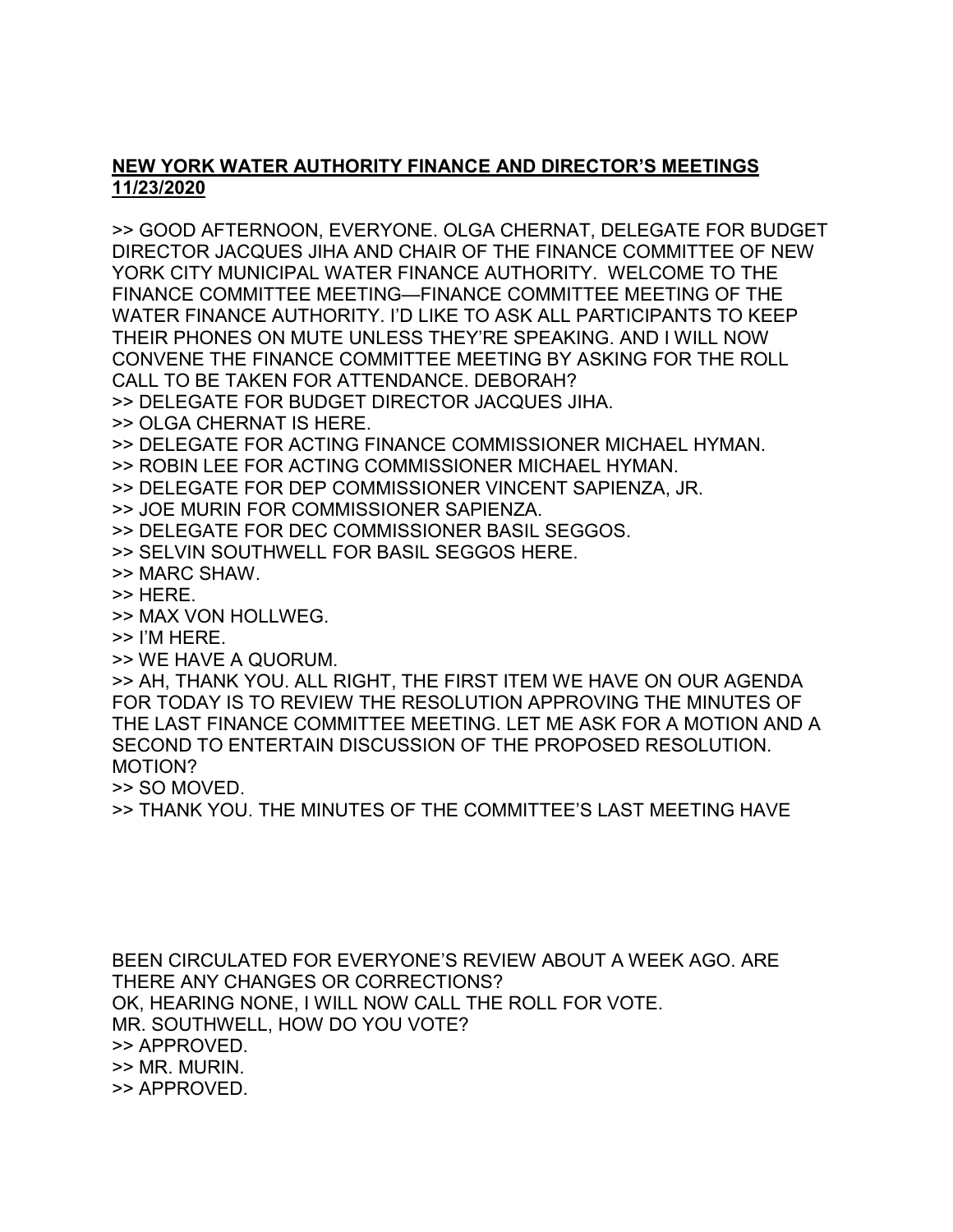>> MISS LEE.

>> IN FAVOR.

>> MR. VON HOLLWEG.

>> IN FAVOR.

>> MR. SHAW.

>> APPROVED.

>> AND I ALSO VOTE IN FAVOR OF THE PROPOSED RESOLUTION. THE RESOLUTION APPROVING THE MINUTES IS HEREBY—IS APPROVED. THE SECOND ITEM ON THE AGENDA IS APPROVAL OF THE RESOLUTION NUMBER 159, AND THOSE RESOLUTIONS IS A RECOMMENDATION TO THE BOARD OF DIRECTORS THAT THEY APPROVE THE ISSUANCE OF FISCAL 2020 …BB WATER AND SEWER SYSTEM SECOND GENERATION RESOLUTION … BONDS. LET ME ASK FOR A MOTION AND A SECOND TO ENTERTAIN DISCUSSION OF THE PROPOSED RESOLUTION.

>> MOTION, BUT I HAVE—

MOTION AND A SECOND.

>> SECOND. JOE MURIN.

>> THANK YOU. THE … AUTHORIZED AMOUNT IS 550 MILLION, AND THE BONDS WILL BE ISSUED AS TAX-EXEMPT, FIXED-RATE BONDS FOR NEW MONEY AND REFUNDING PURPOSES. OUR CURRENT EXPECTATION OF THE TRANSACTION SIZE IS AROUND 500 MILLION, BUT AS WE'VE DONE IN PRIOR TIMES, WE HAVE BUILT IN A CUSHION. AND THAT'S REALLY HOW—BECAUSE WHEN WE IN THE MARKET, WE CAN TAKE ADVANTAGE OF THE OPPORTUNITIES OF STRONG INVESTOR DEMANDS IF SUCH HAPPENS TO PRESENT ITSELF DURING A SALE. SO THAT'S A REASON FOR AN ADDITIONAL 50 MILLION THAT'S BUILT INTO THE AUTHORIZATION OF THE CURRENT SIZE OF THE TRANSACTION. THEY'RE NOT TO EXCEED PER-INTEREST COST AS AUTHORIZED AS 4.25%. THE EXPECTED PER-INTEREST COST IS AROUND 3%. FOR THE REFUNDING FEES, WE EXPECT TO REALIZE THE …47 MILLION OF SAVINGS, AND THESE BONDS WILL BE PRICED ON AN INSTITUTIONAL BASIS ON DECEMBER 2<sup>nd</sup>, PRECEDING WITH ONE DAY OF PRE-SALE PRICING ON DECEMBER 1st. THE CLOSING DATE FOR THE DEAL IS SCHEDULED FOR DECEMBER 15<sup>th</sup>. THE SALE WILL BE DONE ON A NEGOTIATED BASIS WITH THE SYNDICATE LED BY SIEBERT, WILLIAMS, SHANK,

AND THEY ARE AN NWB FIRM. ARE THEY ANY QUESTIONS REGARDING THIS PROPOSED RESOLUTION? HEARING NO QUESTIONS, LET ME NOW CALL THE ROLL FOR VOTE. MR. SOUTHWELL. >> APPROVED. >> MR. MURIN. >> APPROVED.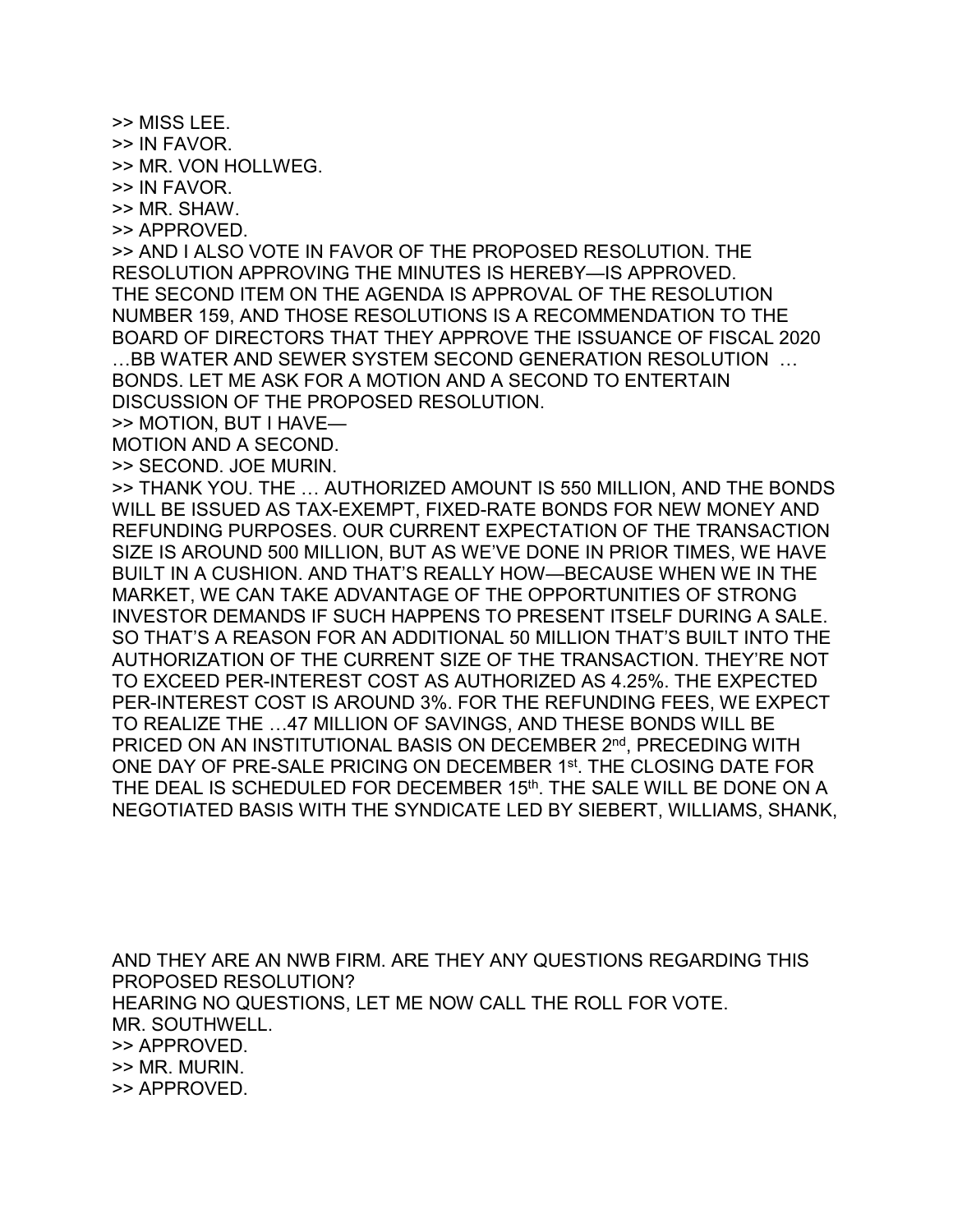>> MISS LEE. >> APPROVED. >> AND MR. VON HOLLWEG. >> APPROVED. >> AND MR. SHAW. >> APPROVED. >> AND FOR THE RECORD, I, OLGA CHERNAT, ALSO VOTE IN FAVOR OF THE PROPOSED RESOLUTION. THE RESOLUTION IS NOW APPROVED. IF THERE'S NO FURTHER BUSINESS BEFORE THE COMMITTEE, I'D LIKE TO ENTERTAIN DISCUSSION OF ADJOURNMENT. CAN WE HAVE A MOTION AND A SECOND? >> SO MOVED. >> SECOND. >> SECOND. >> THANK YOU. UM…IS THERE ANY FURTHER BUSINESS ANYONE WANTS TO BRING UP? OK, HEARING NONE, LET ME NOW CALL THE ROLL FOR A VOTE FOR ADJOURNMENT. MR. SOUTHWELL. >> IN FAVOR. >> MR. MURIN. >> IN FAVOR. >> MISS LEE. >> IN FAVOR. >> MR. VON HOLLWEG. >> APPROVED. >> MR. SHAW. >> APPROVED. >> AND I ALSO VOTE IN FAVOR OF ADJOURNMENT. THANK YOU. THE FINANCE COMMITTEE IS NOW ADJOURNED, AND WE WILL NOW MOVE ON TO THE BOARD OF DIRECTORS MEETING FOR WHICH I, OLGA, WILL BE CHAIR. OK. SO I'D LIKE TO CALL TO ORDER THE MEETING OF THE BOARD OF DIRECTORS OF NEW YORK CITY WATER FINANCE AUTHORITY. DEBORAH,

PLEASE CALL THE ROLL CALL. >> DELEGATE FOR BUDGET DIRECTOR JACQUES JIHA. >> OLGA CHERNAT FOR JACQUES JIHA. >> DELEGATE FOR ACTING FINANCE COMMISSIONER MICHAEL HYMAN. >> ROBIN LEE FOR ACTING COMMISSIONER MICHAEL HYMAN. >> DELEGATE FOR DEP COMMISSIONER VINCENT SAPIENZA. >> JOE MURIN FOR COMMISSIONER SAPIENZA.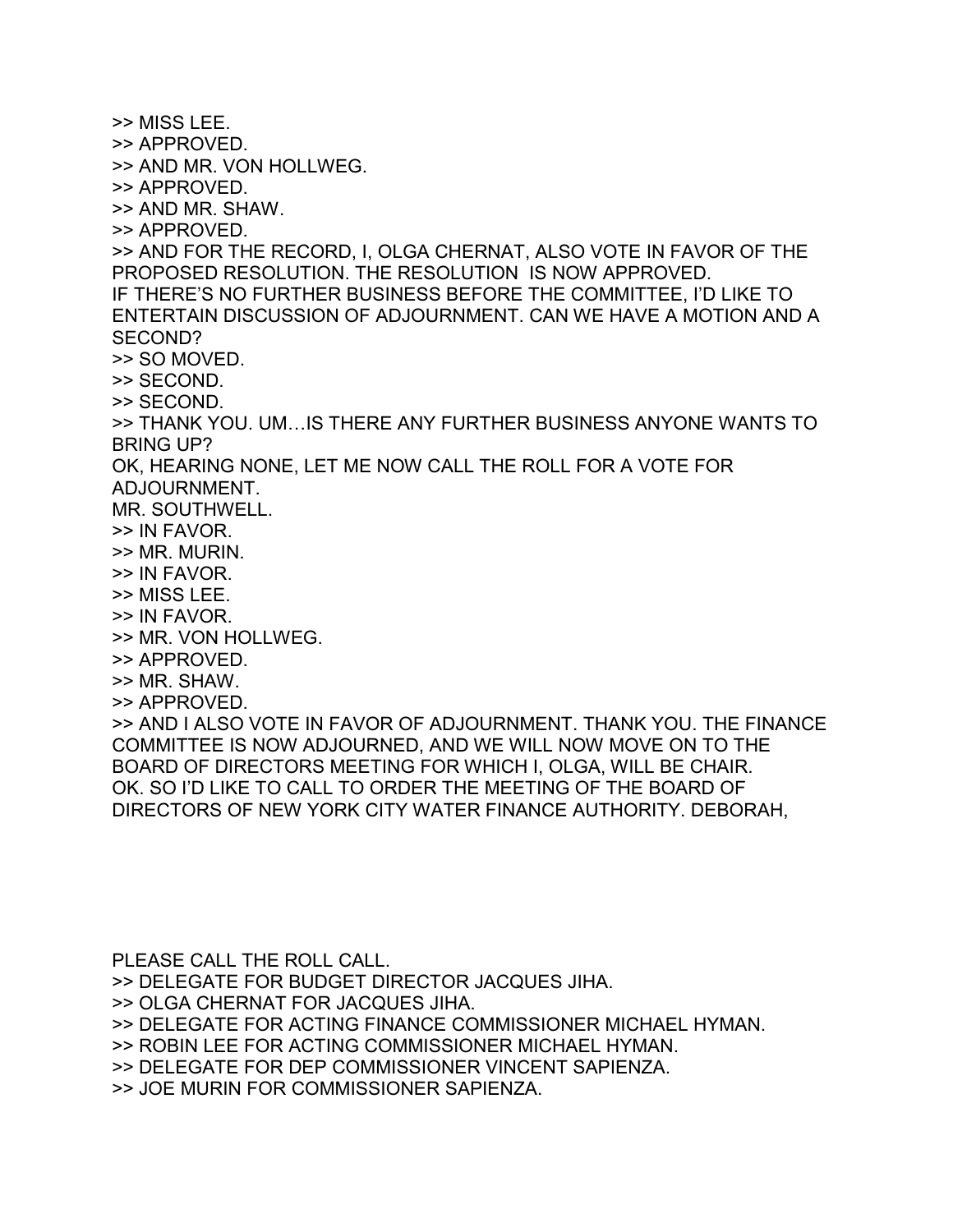>> DELEGATE FOR DEC COMMISSIONER BASIL SEGGOS. >> SELVIN SOUTHWELL FOR COMMISSSIONER SEGGOS. >> MARC SHAW. >> [AUDIO GARBLED] >> MAX VON HOLLWEG. >> I'M HERE. >> WE HAVE A QUORUM. >> THANK YOU, DEBORAH. OK, SIMILAR TO THE FINANCE COMMITTEE MEETING, OUR FIRST ITEM ON THE AGENDA IS A RESOLUTION TO APPROVE THE MINUTES FROM OUR LAST MEETING, WHICH WAS—WHICH TOOK PLACE ON OCTOBER 14th. CAN I HAVE A MOTION AND A SECOND TO ENTERTAIN DISCUSSION OF THE PROPOSED RESOLUTION? >> SO MOVED. >> SECOND. >> SECOND. >> THANK YOU. THE MINUTES HAVE BEEN CIRCULATED FOR EVERYONE TO REVIEW. ARE THERE ANY COMMENTS OR SUGGESTED CORRECTIONS? HEARING NONE, LET ME NOW CALL THE ROLL FOR A VOTE. MR. SOUTHWELL. >> APPROVED. >> MR. MURIN. >> APPROVED. >> MISS LEE. >> APPROVED. >> MR. VON HOLLWEG. >> APPROVED. >> MR. SHAW. >> APPROVED. >> AND I ALSO APPROVE. THE RESOLUTION IS NOW APPROVED. MOVING ON TO THE NEXT ITEM ON THE AGENDA, AND THAT'S THE APPROVAL OF SUPPLEMENTAL RESOLUTION NUMBER 159 AUTHORIZING THE ISSUANCE OF FISCAL 2021SERIES DD BONDS. CAN I HAVE A MOTION AND A SECOND TO ENTERTAIN DISCUSSION OF THE PROPOSED RESOLUTION?

>> SO MOVED.

>> SECOND.

>> SECOND.

>> THANK YOU. AS WAS JUST DISCUSSED IN THE FINANCE COMMITTEE, THE PROPOSED RESOLUTION WOULD AUTHORIZE THE ISSUANCE OF UP TO 550 MILLION OF WATER AND SEWER SYSTEM [INDISTINCT] RESOLUTION WRITING OF BONDS IN FISCAL 2021 SERIES DD. THE APPROVAL OF THE RESOLUTION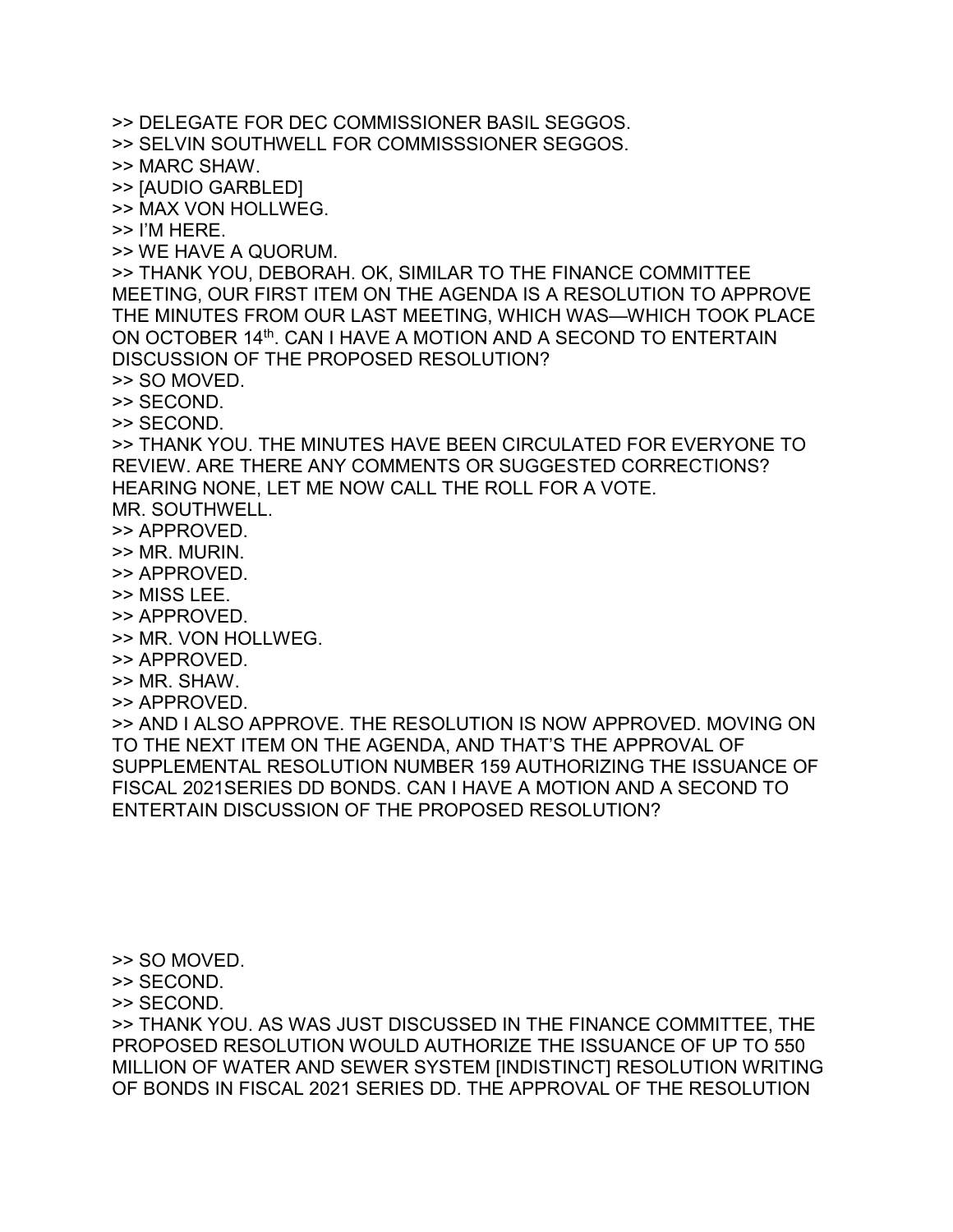HAS BEEN RECOMMENDED BY THE FINANCE COMMITTEE. ARE THERE ANY COMMENTS, QUESTIONS, OR THINGS TO DISCUSS? HEARING NONE, LET ME NOW CALL THE ROLL FOR A VOTE. MR. SOUTHWELL. >> APPROVED.

>> MR. MURIN.

>> APPROVED.

- >> MISS LEE.
- >> APPROVED.
- >> MR. VON HOLLWEG.
- >> APPROVED.
- >> MR. SHAW.
- >> APPROVED.

>> AND I, OLGA CHERNAT, ALSO VOTE IN FAVOR OF THE PROPOSED RESOLUTION, AND THE RESOLUTION IS HEREBY APPROVED. THE THIRD ITEM ON THE AGENDA IS A RESOLUTION WHICH WOULD [INDISTINCT] THE AUTHORITY'S CHIEF EXECUTIVE OFFICER. CAN I HAVE A MOTION AND A SECOND TO ENTERTAIN THE DISCUSSION OF THE PROPOSED RESOLUTION? >> SO MOVED.

>> SECOND.

>> THANK YOU. SO LET ME BEGIN BY INTRODUCING TO ALL OF YOU DAVID WOMACK. HE IS THE NEW DEPUTY DIRECTOR FOR FINANCE AND POLICY AND COORDINATION FOR THE OFFICE OF MANAGEMENT AND BUDGET. DAVID IS A PUBLIC FINANCE VETERAN WITH OVER 35 YEARS OF EXPERIENCE AS A FINANCIAL ADVISOR AND INVESTMENT BANKER, AND HIS FULL BIOGRAPHY HAS BEEN DISTRIBUTED TO THE BOARD PRIOR TO THIS MEETING. LET ME, UM…SEE IF DAVID WANTS TO SAY A FEW WORDS TO YOU BEFORE WE PRESS ON WITH THE VOTE AND THE DISCUSSION.

>> THANK YOU. THANK YOU, OLGA, AND MEMBERS OF THE BOARD. IT'S A PLEASURE MEETING YOU BY PHONE. HOPE ONE DAY, WE WILL ALL BE ABLE TO MEET IN PERSON. IT'S AN HONOR TO BE IN THIS POSITION. AS OLGA SAID, I'VE BEEN WORKING IN PUBLIC FINANCE FOR OVER 35 YEARS--ACTUALLY, IT'S CLOSER TO 40—AND IRONICALLY BEGAN MY CAREER AT JP MORGAN, THEN

MORGAN GUARANTY TRUST COMPANY SITTING TWO DESKS AWAY FROM ALAN ANDERS. WE WERE COLLEAGUES FOR ABOUT 4 YEARS UNTIL I MOVED ON. I'VE WORKED AT CITIGROUP AS WELL AND HAD THE CITY OF NEW YORK AND THE WATER AUTHORITY AS A CLIENT I GUESS SINCE 2007 AND HAD THE GOOD FORTUNE TO SENIOR MANAGE TWO WATER FINANCE AUTHORITY ISSUES IN 2010 AND 2014. SO, AGAIN, IT'S MY PLEASURE TO BE IN THIS CHAIR AND ON THE WATER AUTHORITY TEAM. I'VE BEEN AN ADMIRER OF OLGA,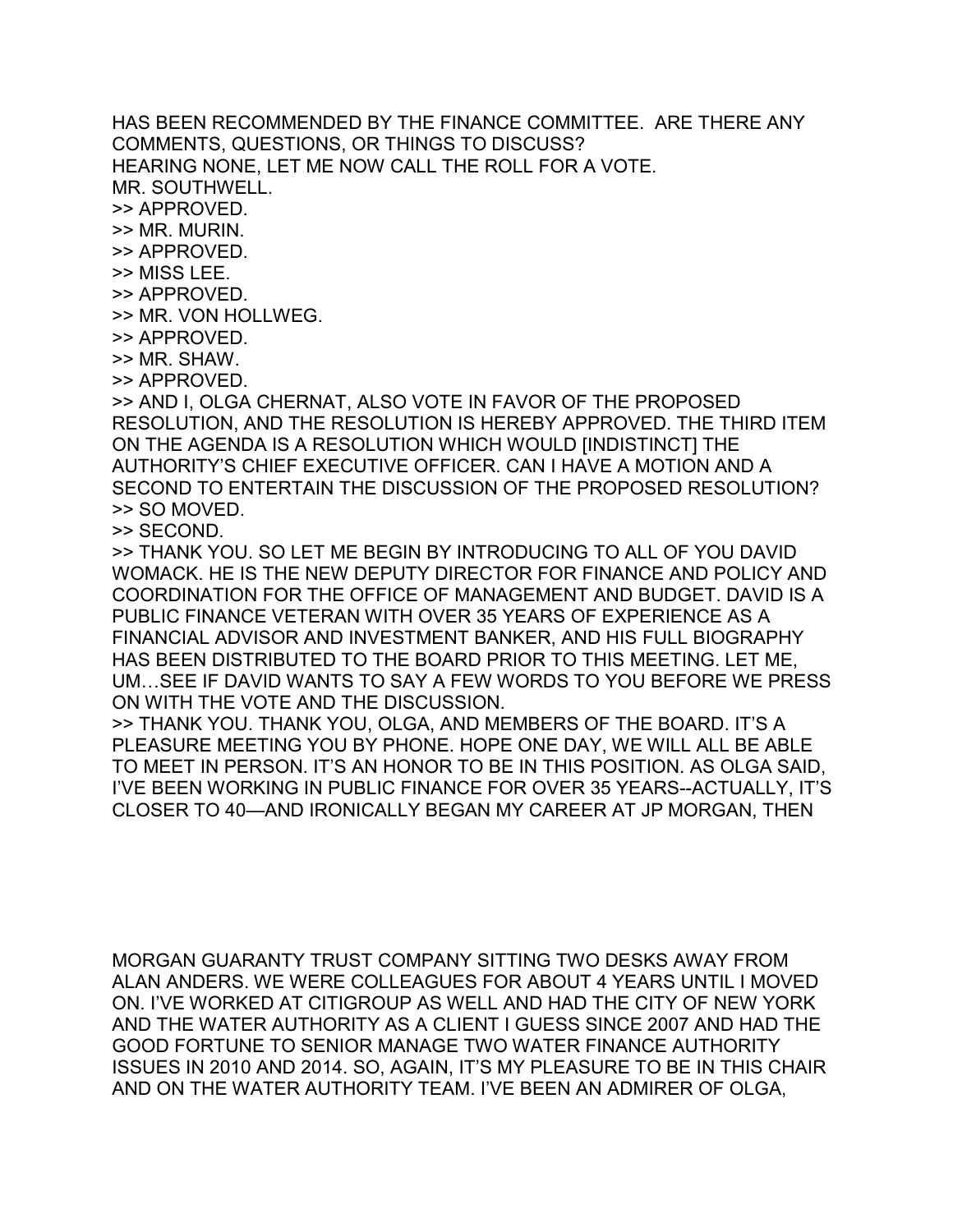OLGA'S WORK, AND THE WORK OF HER TEAM AND HOPE TO HELP HER CONTINUE IN THAT ROLE. THANK YOU. >> THANK YOU, DAVID. ARE THERE ANY QUESTIONS FOR MYSELF OR DAVID? SINCE THERE ARE NO QUESTIONS, LET ME NOW CALL THE ROLL FOR A VOTE. MR. SOUTHWELL. >> APPROVED. >> MR. MURIN. >> APPROVED. >> MISS LEE. >> APPROVED. >> MR. VON HOLLWEG. >> APPROVED. >> MR. SHAW. >> APPROVED. >> AND I ALSO VOTE IN FAVOR OF THE PROPOSED RESOLUTION. THANK YOU. THE RESOLUTION IS NOW APPROVED. CONGRATULATIONS TO OUR NEW CEO DAVID WOMACK. >> THANK YOU. >> IF THERE'S NO FURTHER BUSINESS BEFORE THIS BOARD, I WOULD LIKE TO ASK FOR A MOTION AND SECOND TO ENTERTAIN DISCUSSION TO ADJOURN. >> SO MOVED. >> SO MOVED. >> THANK YOU. >> SECOND. >> WE WILL ASK YOU NOW TO CALL THE ROLL FOR A VOTE. MR. SOUTHWELL. >> IN FAVOR. >> MR. MURIN. >> IN FAVOR. >> MISS LEE. >> IN FAVOR. >> MR. VON HOLLWEG.

- >> APPROVED.
- >> MR. SHAW.
- >> IN FAVOR.

>> I ALSO VOTE IN FAVOR OF ADJOURNING. THANK YOU FOR PARTICIPATION. THE BOARD OF DIRECTORS MEETING IS NOW ADJOURNED. I HOPE EVERYONE HAS A VERY NICE THANKSGIVING HOLIDAY AND THE REST OF THE HOLIDAY SEASON. ENJOY AND STAY HEALTHY AND SAFE.